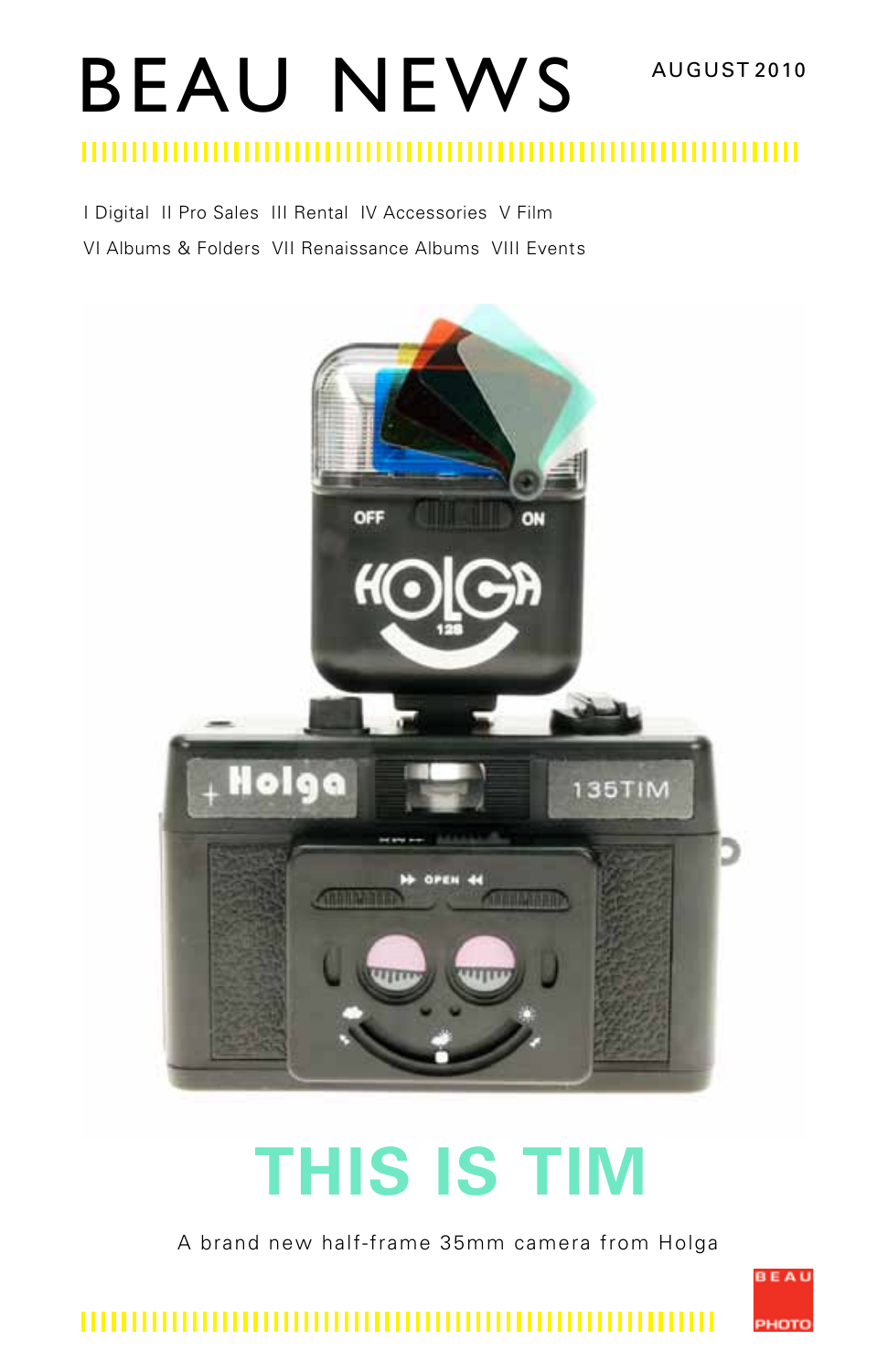# Pt. I **DIGITAL** Mike M.

# DEMO Clearance: Canon iPF6100 Inkjet Printer (24" roll capable)

We have just received our demo iPF6300 printer from Canon, so we are selling off the previous model, the 24" wide iPF6100. We are selling our demo iPF6100 for \$2,450 and it will still carry a full one-year warranty from Canon. Previously, this printer sold for nearly \$4,000. The new iPF-6300 will sell for \$4,490, so this demo allows you to save over \$2,000 off the price of the latest & greatest model.

The iPF6100 is a 12-ink, large format, floor standing printer capable of printing on roll media up to 24 inches wide. It uses twelve 130mL ink cartridges: photo black, matte black, grey, photo-grey, cyan, magenta, yellow, photo-cyan, photo-magenta, red, green and blue. Whew!

Having a full 12-channel print-head with both photo black and matte black loaded, means zero waste when switching between matte and glossy media types. The grey and photo-grey inks allow for beautiful metamerism-free B&W prints with smooth tonality and no colour casts. In addition, having RGB inks allows for very rich and saturated colour, especially in shadow areas. Unlike its competition, this printer is capable of very long panoramic output (beyond the usual 83" limit) without requiring the addition of an expensive RIP, plus it even comes with a special 16-bit export module for Photoshop, allowing 16-bit-per-channel output with older drivers and operating systems that do not have a 16-bit printer API.

We have only one at this special price, so don't delay! If you'd like to have a look, or just examine some samples, we have some at our store that were printed with the demo 6100.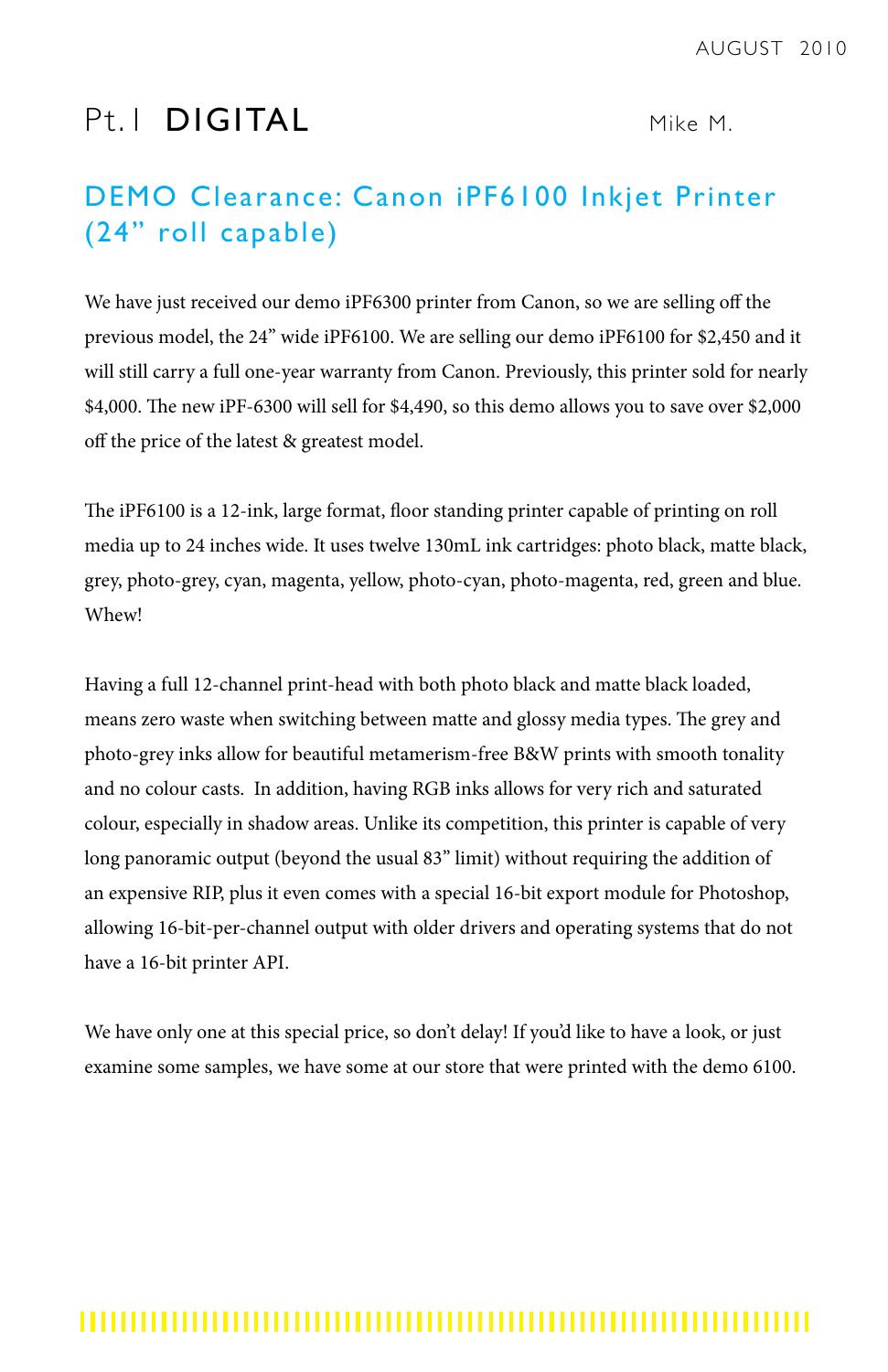# NIK Software SALE!



We have stock on NIK Software at Beau Photo and the good news is that we have some limited time special pricing! The Image Explorations show on Vancouver Island was a resounding success, but we still have a few copies of NIK software at the show special pricing. These prices are only going to be on for a limited time, so don't delay if you want to take advantage of these specials!

| <b>NIK Software</b>                        | Regular  | <b>PROMO</b> |
|--------------------------------------------|----------|--------------|
| Dfine 2.0                                  | \$99.00  | \$75.00      |
| Color Efex Pro 3.0                         | \$299.00 | \$225.00     |
| Silver Efex Pro                            | \$199.00 | \$150.00     |
| Sharpener Pro 3.0                          | \$199.00 | \$150.00     |
| Complete Collection (Ultimate)             | \$599.00 | \$500.00     |
| Complete Collection (Aperture & Lightroom) | \$299.00 | \$250.00     |

Trial versions of all the different plug-ins are available here: http://www.niksoftware.com. While you could buy the serial numbers for these plug-ins online, please take note that our sale prices are way lower than the web prices!

Also note that if you are a student enrolled in a certified photography program, you would be eligible for educational pricing on NIK Software, and that's even lower than the above promo prices. We have student editions of most packages in stock as well.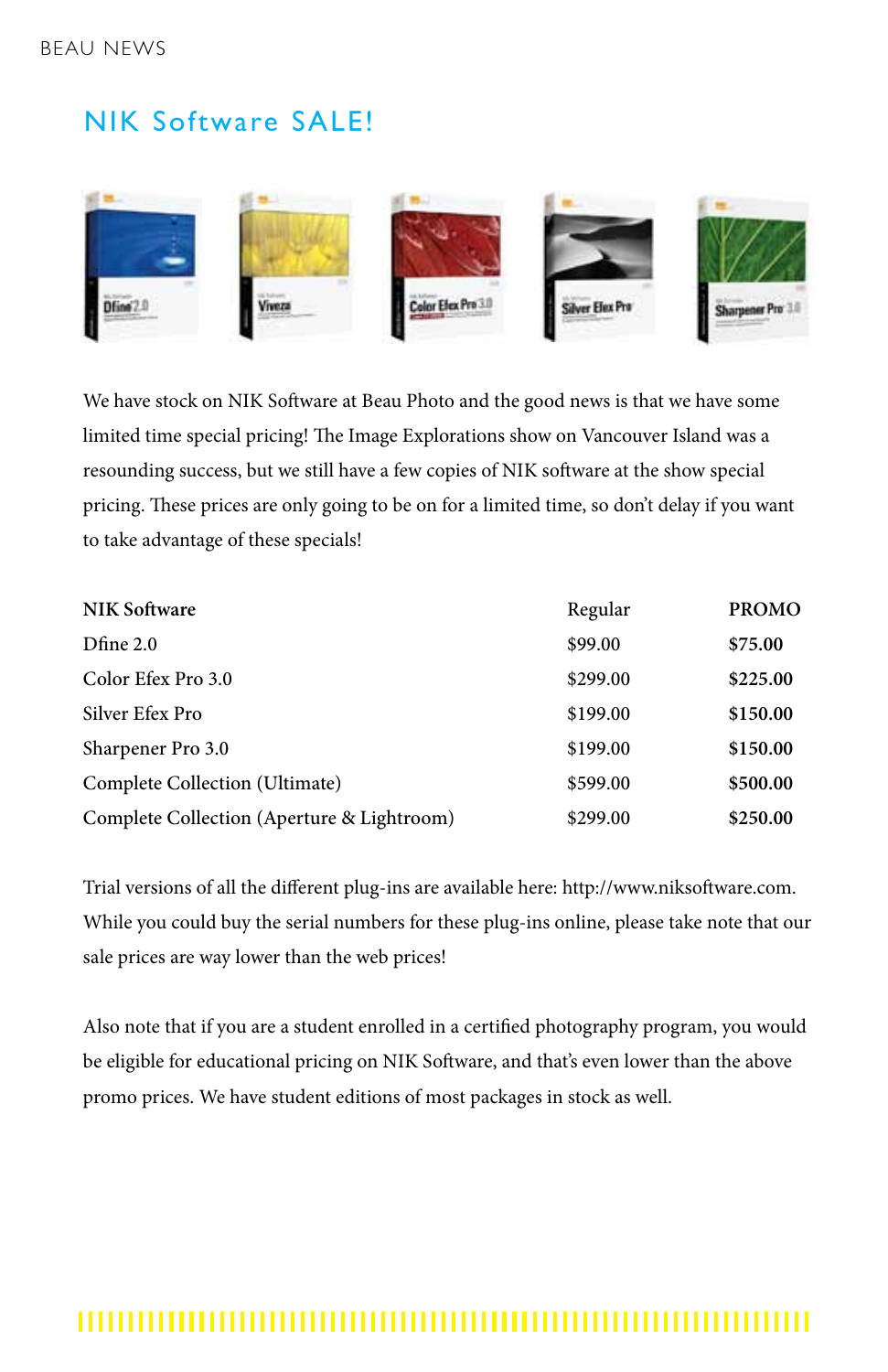## Clearance: Canon EOS-50D Digital SLR (\$ 985)

Get it while supplies last! Canon has discontinued this semi-pro digital SLR and we have put our remaining stock on some aggressive clearance pricing! At this point, we only have one left (new in box, not a demo), so if you want to take advantage of this excellent price (normally, the 50D was \$1159) don't delay. It's the last one!

## Wacom Tablets

Just a brief note: we have the awesome Intuos 4 tablets in stock, medium size (8.8"x5.5" pen area) in both USB (\$429) and wireless models (\$479). These new tablets have amazingly useful OLED icons beside each of the 8 user-customizable application-specific function that will show you exactly what function the keys will perform. There is also a customize-able touch-control ring as well. These tablets are a huge step up over the older generation of Wacom tablets! Call for more info...

# RØDE Microphones... In stock!

Beau Photo has just received a shipment of Rode microphones, specifically the VideoMic and the Stereo VideoMic. These high quality and ruggedly built microphones are perfect for use with your video DSLR and will mount right onto the camera's hotshoe. We will also have them available in our rental department, so you will have a chance to see for yourself... or rather, to hear for yourself, how much better these can sound than the builtin mics that the cameras have! The VideoMic is \$187.50 and the Stereo VideoMic is \$329.50.

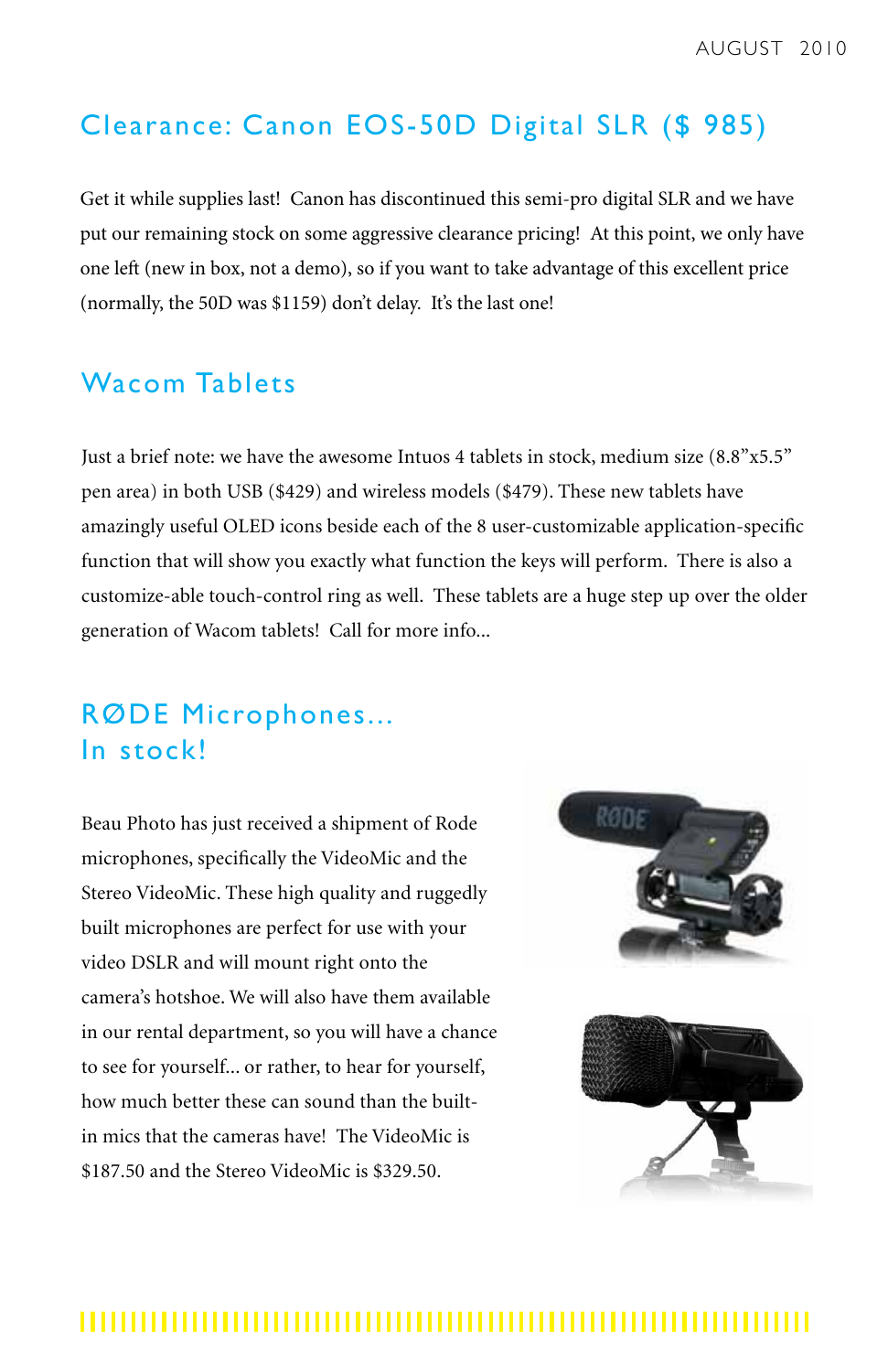# Olympus LS-11 Professional Audio Recorder Now in stock! (\$445)

We also just received a shipment of Olympus LS-11 audio recorders. If you want even higher quality than an on-camera mic can produce, this Olympus might just be the ticket. Sporting a pair of high-quality mics, the Olympus will record audio onto SD cards directly at high uncompressed data rates, allowing you to capture extremely clean audio with excellent fidelity, perfect if you are filming an event like a concert, stage performance or anywhere else you want the best possible audio.



The Olympus is very compact and will easily mount to the top of your camera, if you want to use it as an on-camera mic system. It sports superb battery life from its two AA cells and there are built-in stereo speakers for playing back your recording. It has 8GB of built-in memory as well, so you may not even need to use an SD card. It can record in WMA and MP3 formats if you want compressed audio, or up to 96 kHz 24-bit PCM audio for the absolute best result. You can also plug an external stereo mic into it, if you'd rather use a different microphone such as a sensitive external shotgun mic, a wireless lavalier mic etc.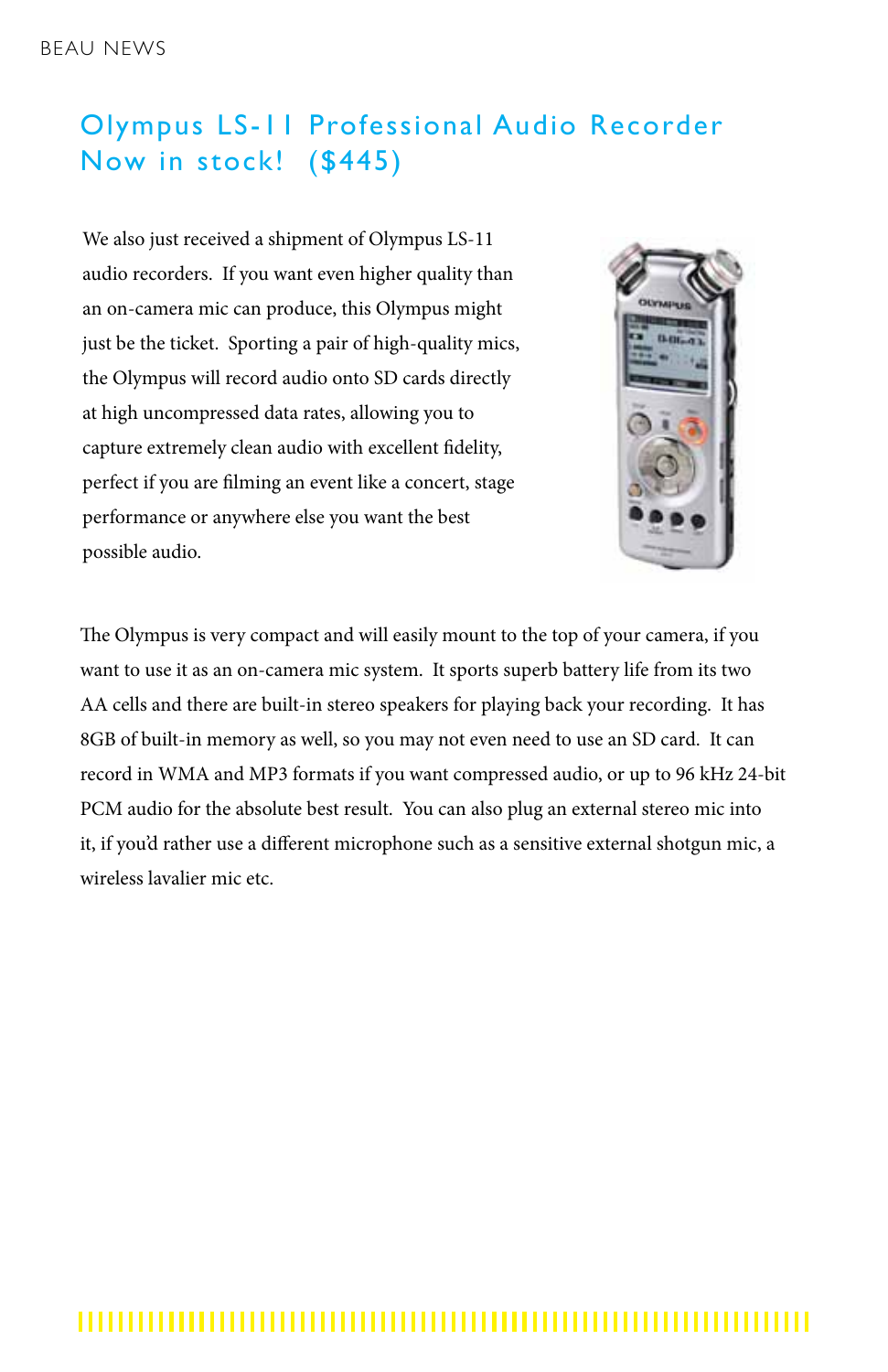# Pt. II PRO SALES Ken S.

## Great Savings on Dynalite Products

We made a special purchase of select dynalite products to offer you a great summer sale. Dynalites are light weight and easy to carry around, yet they pack a lot of punch. Can you imagine getting up to 2000 W/s out of a single head? Their packs come in 500, 1000 and 2000 W/s to match your output needs. Designed and manufactured in the USA, Dynalite has earned its reputation as the flash equipment with power and performance in a small and lightweight package. Professional photographers from around the world choose Dynalite to satisfy a wide variety of



demanding lighting needs. But there's more to it than that. If you are new to the Dynalite family, you might be surprised to find that big power in a portable package doesn't just mean location photography. It also means the ability to rely on flash power that simply won't let you down in the studio.

| Dynalite RP500/RH1050 Road Kit       | Reg. \$999.95  | Sale \$ 869.95 |
|--------------------------------------|----------------|----------------|
| Dynalite Road Max 500 Kit MK5-1222   | $Reg.$ \$      | Sale \$2025.95 |
| Dynalite Road Max 1000 Kit MK10-1222 | Reg. \$2857.95 | Sale \$2299.95 |
| Dynalite Road Max 1000 Studio Kit    | Reg. \$4856.95 | Sale \$3915.95 |
| Dynalite Studio Flash Head SH2000    | Reg. \$788.95  | Sale \$ 644.95 |
| Dynalite Dual Uni400JRG Kit & Case   | Reg. \$2975.95 | Sale \$2329.95 |
| Dynalite Soft Lite 18" Beauty Dish   | Reg. \$173.95  | Sale \$135.95  |

*Quantities are limited so you will want to get down here fast. For info on Dynalite check out all the details at* www.dynalite.com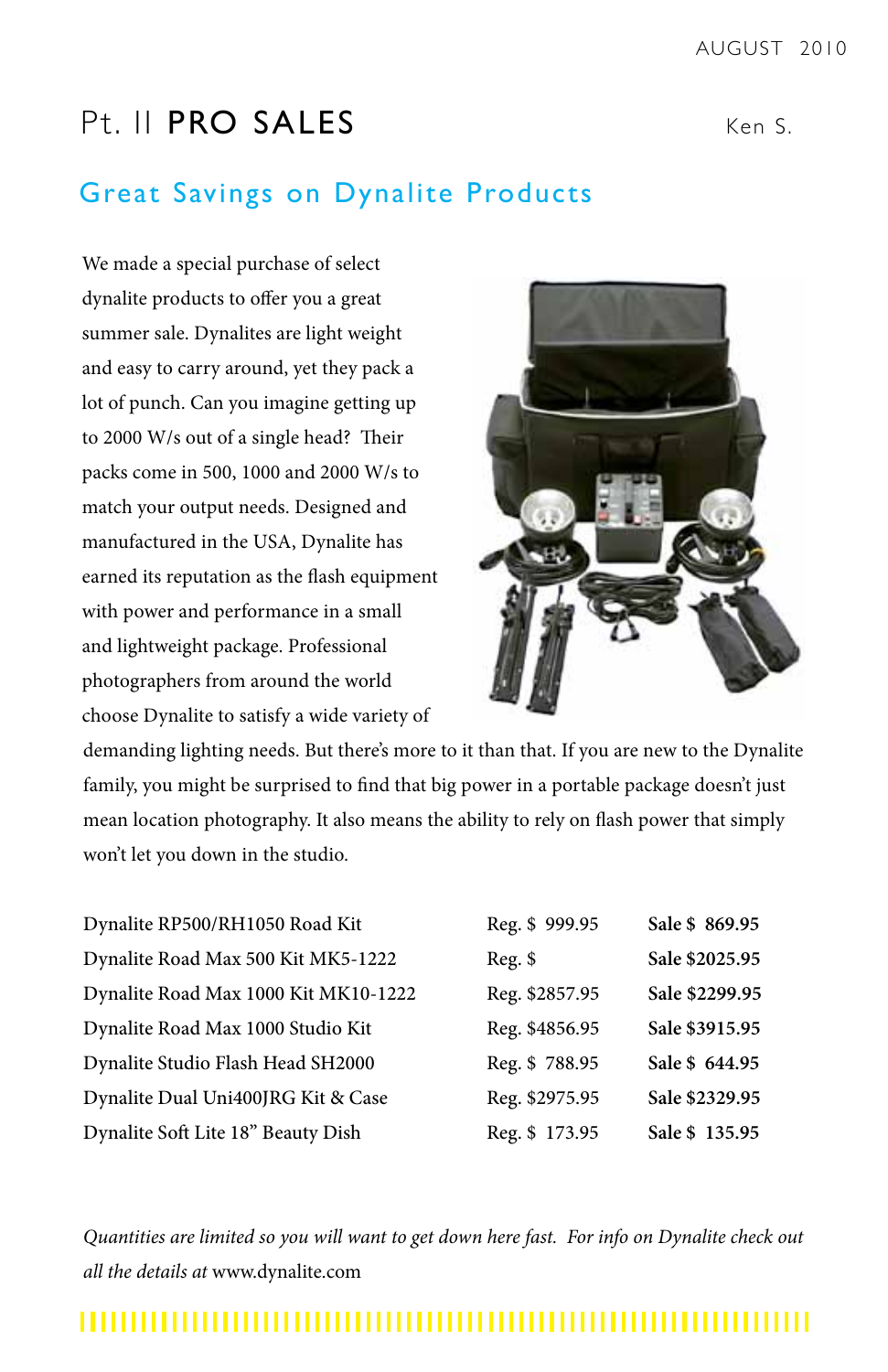## Honl Photo Blow Out

Honl light modifiers are designed to fit on any off camera flash. They give you the tools to create the same effects as a studio flash. Whether it is a grid, snoot, bounce or a gobo, turn your off camera flash into a portable studio.

| Speed Gobo/ Bounce Card | Reg. \$22.95 | Sale \$18.95 |
|-------------------------|--------------|--------------|
| Speed Snoot 5"          | Reg. \$44.95 | Sale \$34.95 |
| Speed Snoot 8"          | Reg. \$44.95 | Sale \$34.95 |
| Speed Grid 1/4          | Reg. \$44.95 | Sale \$34.95 |
| Speed Grid 1/8          | Reg. \$44.95 | Sale \$34.95 |

## Save \$\$\$\$\$ on In Stock Photoflex

We have a large selection of Photoflex reflectors, umbrellas and soft boxes in stock at the moment, and uring the month of August we are going to give you even greater savings! Take an additional 10% off all in stock Photoflex products. This sale applies to in stock products only.

# Pt.III RENTAL Jason K.

As many of you have read/heard, Kathy, our esteemed rental manager is leaving us to procure a Master's Degree at Ryerson University. I have been chosen to take her place in the Rentals Department and, needless to say, I have some very big shoes to fill! You may know me as the guy at the front counter peddling filters, camera bags, sensor swabs & other esoteric wares. Well, I am in the back now feverishly trying to learn the ins and outs of the enigmatic world of Rentals. Kathy has been the consummate teacher, but I still have a lot to learn, so I apologize in advance for any mistakes I make in the near future... and for you regulars, it may take a while for me to remember everyone's faces, so I ask for your patience! I hope I can meet or exceed your expectations, and look forward to serving you.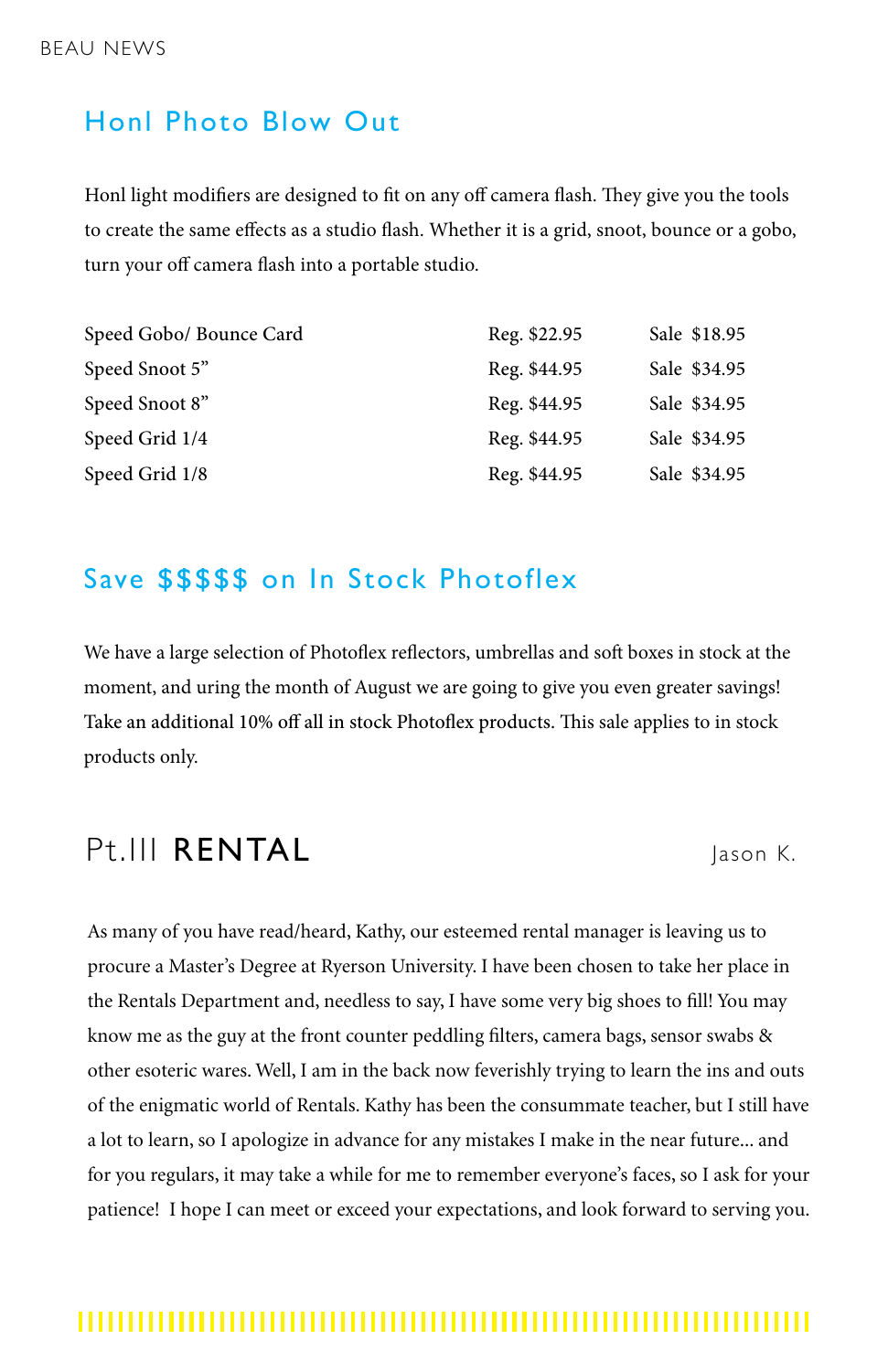# Pt. IV ACCESSORIES Maciej W.

## BlackRapid Camera Straps

Beau Photo is introducing the new BlackRapid camera straps! We will be offering 10% off of regular price for the month of August.

The **R-Strap** is the most innovative camera strap ever to hit the market. This strap is worn diagonally across the torso from shoulder to hip and is adjustable to fit most photographers. The pad has a mesh underside for comfort and breathe-ability.

The locking **FastenR** connects the R-Strap to the tripod socket located on either the camera body or the lens. Once connected, the camera hangs upside down, resting securely at your side or in the small of your back, with the lens pointing behind you.

With the camera at your hip or behind your back, you can maneuver easily through a crowd, carry a tripod or other gear, or simply have both hands free. When you're ready to take the shot, the camera quickly glides up the strap into shooting position.

*For more info, pictures & videos, check out:*  **www.blackrapid.com**



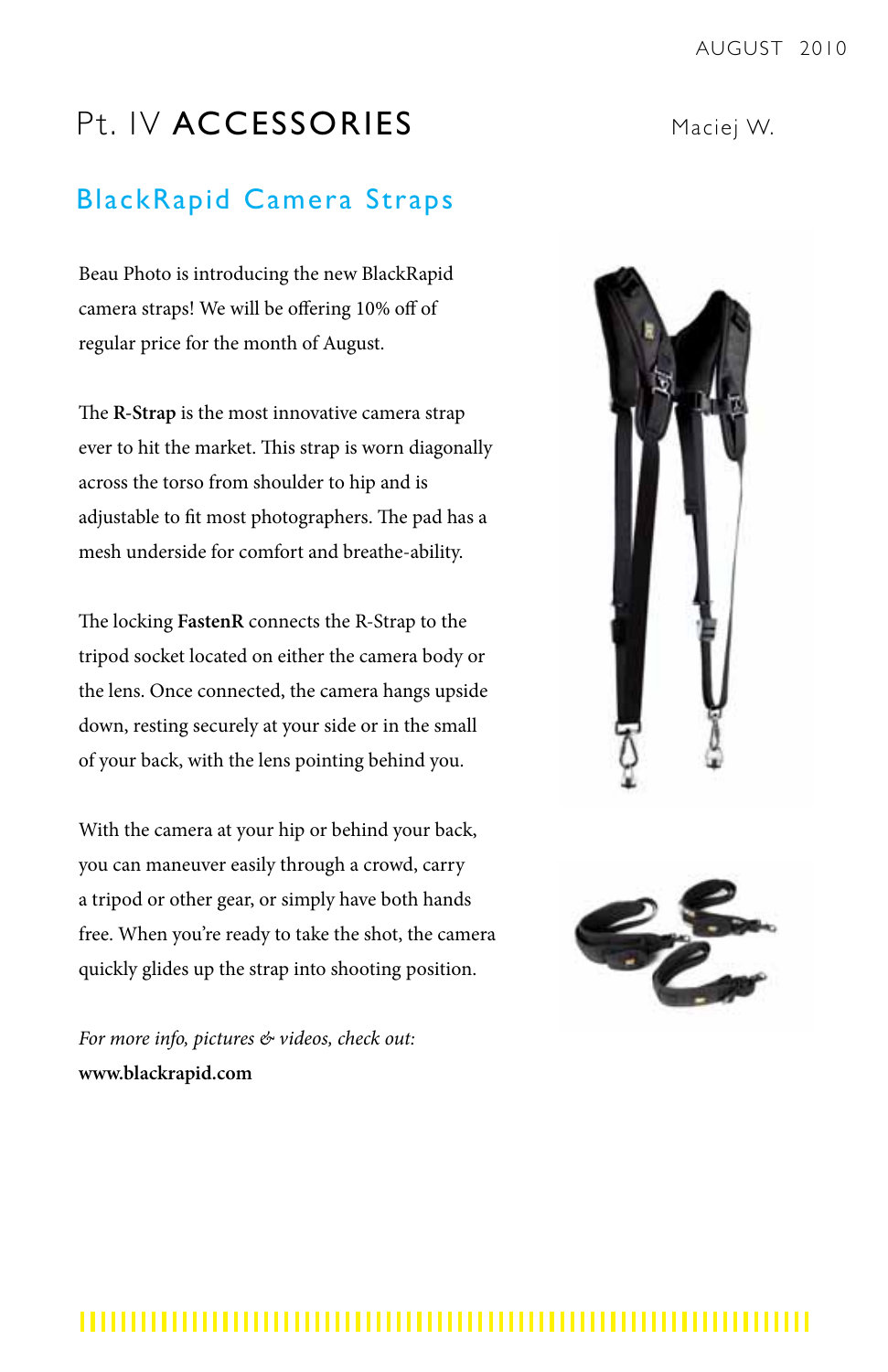# P<sub>t</sub> VII FII M

#### Dennis H.

## Instant film alert!



The Impossible Project presents its first color instant film for the Polaroid SX 70 cameras. The **PX 70** is a unique material that delivers impressive color images by rendering astonishing pastel tones. Presented in a First Flush Edition in a 2+1 Starter Pack (including one free pack!), the first generation of the PX 70 Color Shade / FF is reminiscent of the beloved expired, original Polaroid Time Zero film. Combined with a highly sensitive overall exposure performance and strong characteristics, it allows you to achieve breathtakingly charming results.

Also, newly available is the **PZ 600** Silver Shade film for the Polaroid Image, 1200 & Spectra Cameras. Like the previously introduced PX 100/ 600, the new monochrome PZ film delivers breathtaking images with an iridescent tone range from black & white to sepia, depending on light conditions and temperature. Silver Shade films also allow for various artistic manipulation techniques.

PX 70 *(125 ASA) &* PZ 600 (*600 ASA) will be available mid August.*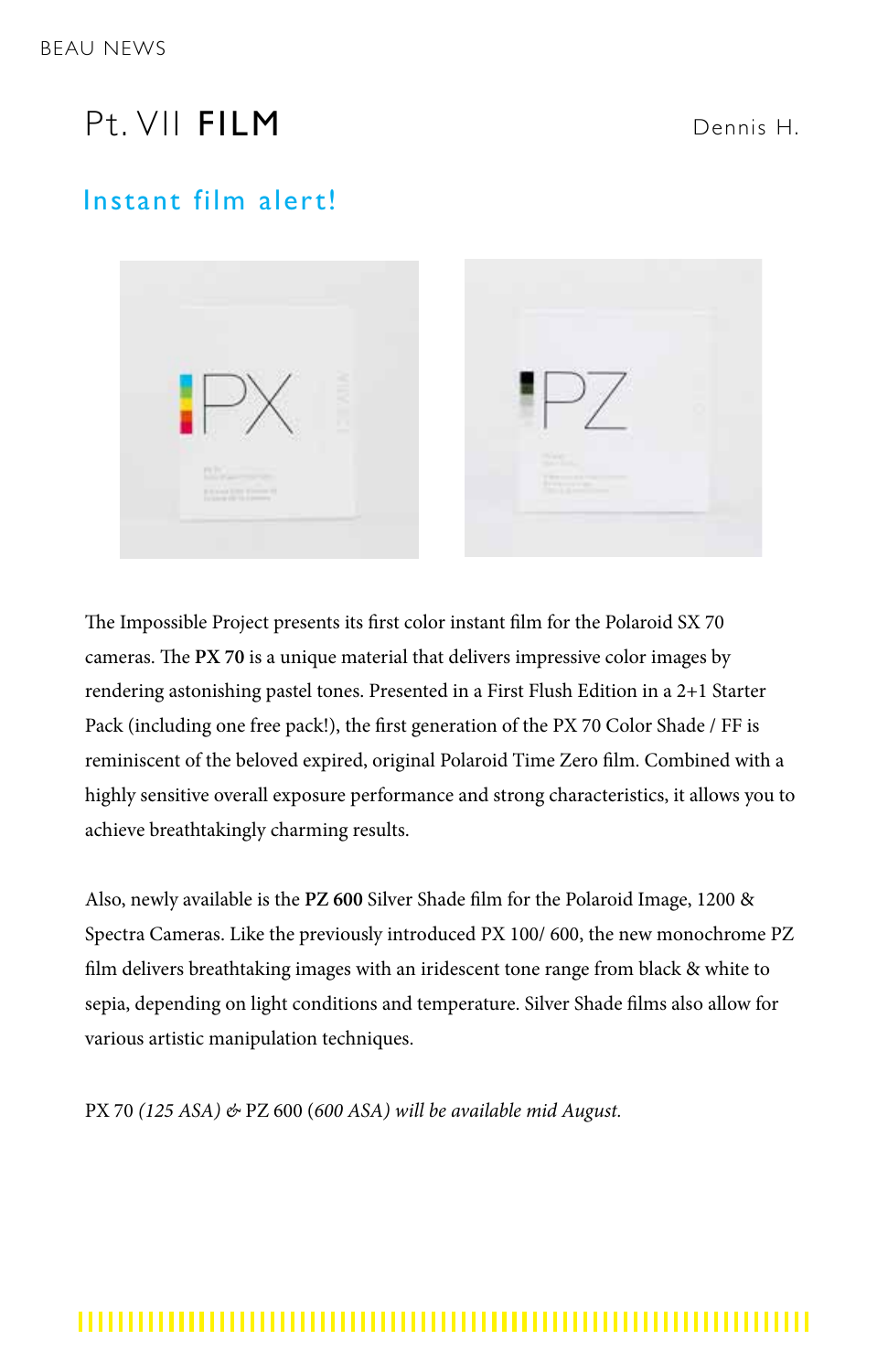# Pt. V PLASTIC CAMERA

# Holga 135 TIM



Introducing the new Holga 135TIM 35mm 1/2 frame, multi-image camera. With this new little gem you can shoot two half frame exposures at the same time or one after the other. You can also reset the shutter so that you can create multiple exposures without advancing the film.

Features include a button to switch between normal shutter exposure and bulb setting, adjustable aperture, dual lenses with separately selectable built-in lens covers and hot shoe for optional Holga 12S flash with color filters.

The Holga 12S flash has a guide number of 12, recycle time of 6-8 seconds, ready light, test button and uses 1-AA battery, not included.

The camera and flash come in black, white, red, yellow, and purple.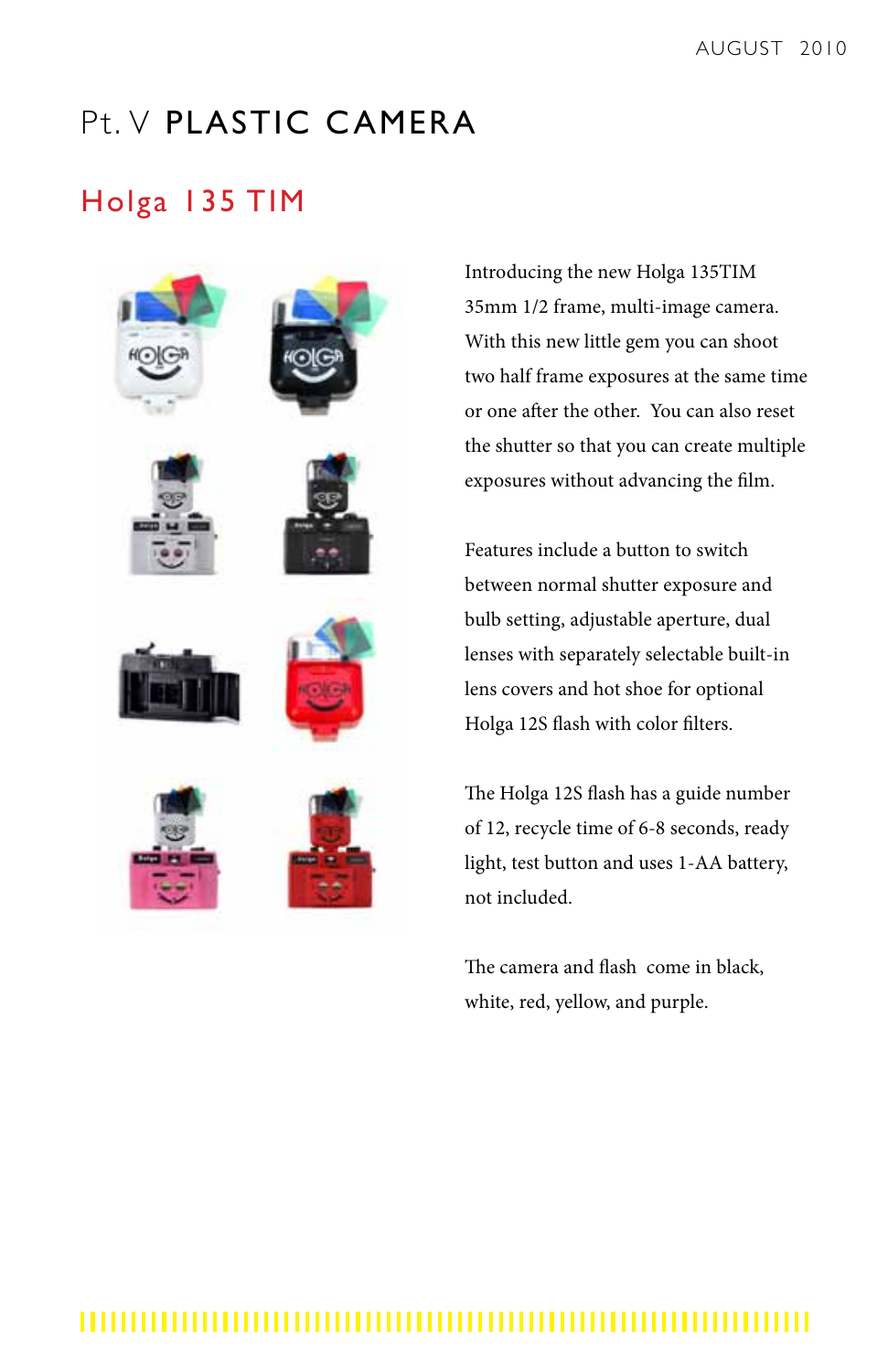# Pt. V ALBUMS & FOLDERS

I'll be on vacation for the week of August 16, returning to work on August 23. If you need anything during that time, please contact Deborah for help.

Our supply of discounted (discontinued at Beau) Proof books and Albums is depleting rapidly. If you've traditionally used white covers, please let me know which one(s) you need/hope to use? I'll happily special order anything you need when our stock has run out. AGT Photomount's annual summer break is now over, so they're back to work. If you've been waiting for anything from them, it should arrive shortly.

#### **IMPORTANT NEWS FOR TAP USERS – PLEASE NOTE**

TAP has made some significant changes to their warehousing. Proof books, replacement inserts and order forms, Proof/Print presentation boxes, and Topflight albums and CD/ DVD Folios will now be stocked in their San Antonio warehouse. These products will be transferred to the Cleveland facility (their main distribution centre) as ordered, twice a month. They'll be giving me the shipping schedule as soon as it's made up. Meanwhile, we're doing our best to keep things in stock here.

This new policy will delay shipments. I'll be placing my orders to coincide with theirs, but there will probably be at least a 3 week wait from the day I place my orders until they're received in Cleveland, (plus another 8 to 10 days in transit to Beau). I have asked my rep to consider stocking these items in Cleveland, but they have no plans to do this at this time. Special requests can still be accommodated, but you will need to give yourself a good 5-6 week window to avoid disappointment. Please keep this schedule in mind.

It would really help me out if you would let me know what you anticipate needing in the next couple of months so that I can try to have the goods on hand when you need them. My e:ddress is: barb@beauphoto.com

*Stay hydrated, and travel safely!*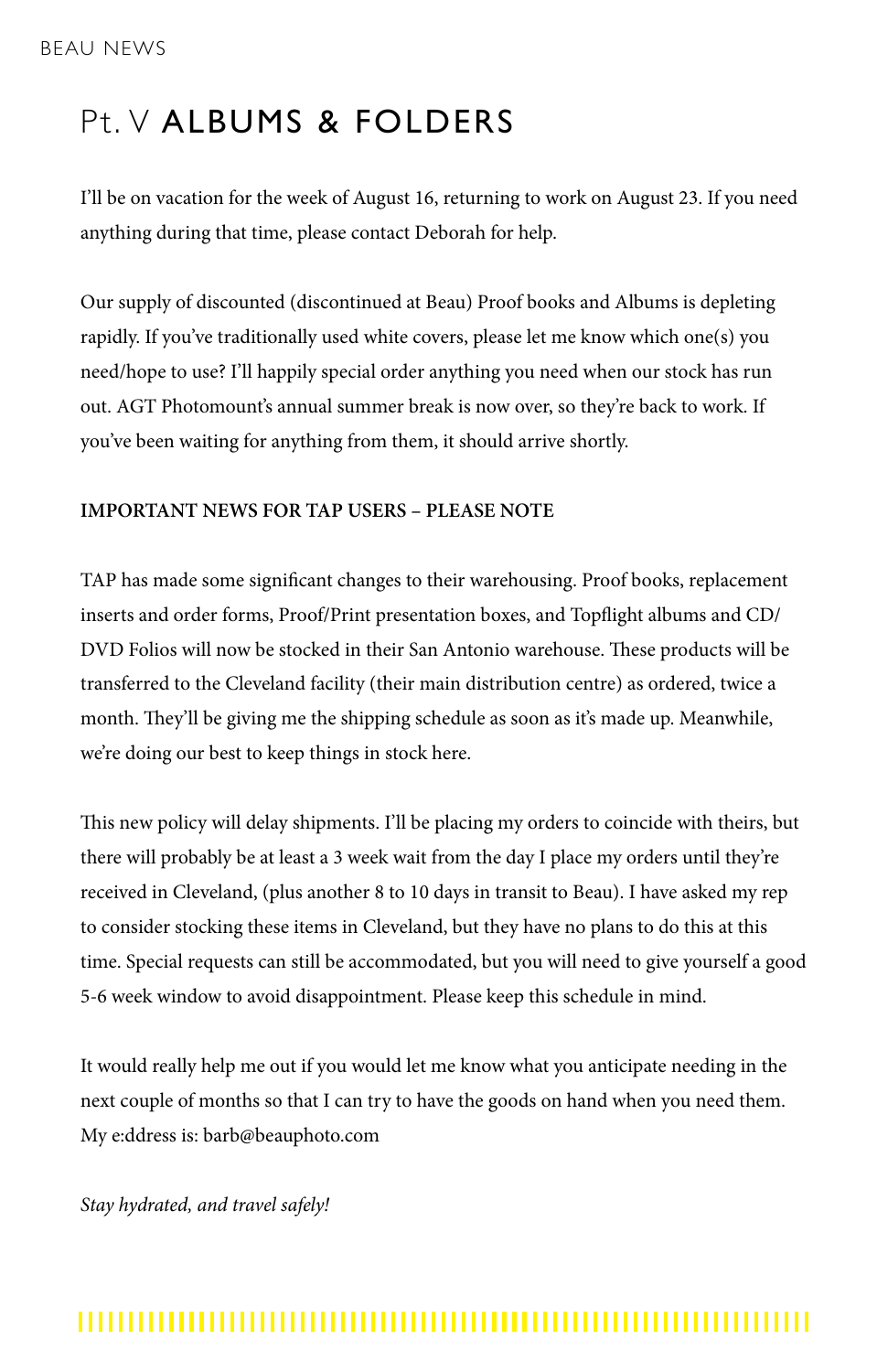# Pt. VI RENAISSANCE ALBUMS

Thank you to all who attended Image Explorations on Vancouver Island, it was a perfect place to launch new Renaissance products such as the Ambiance Book. We had a lot of fun meeting clients and would recommend this event to everyone in the future.

We are approaching the busiest time of album design and FTP orders to Renaissance. You may have already noticed that when an order is FTP'd I send a confirmation from Beau Photo with price quote and album descriptions. Please let me know if you fail to receive this confirmation as catching minor errors early can save a lot of time for us all.

# The Ambiance Book

The Ambiance Book is a matted album featuring a sophisticated and contemporary look with clean lines. Available as a Stock album and Mix and Match. Canadian Pricing is now available via Beau Photo's secure website or feel free to request a PDF file via email. You will be very surprised how affordable this album is.



## Questions and Answers

If you have any question you can always contact us on our toll free number available for our out-of-town Renaissance clients. If you have questions about our Renaissance album, or require support for the SoHo Styler Design Software, please give us a call at 1-800- 994-2328. Please do not hesitate to email me at anytime.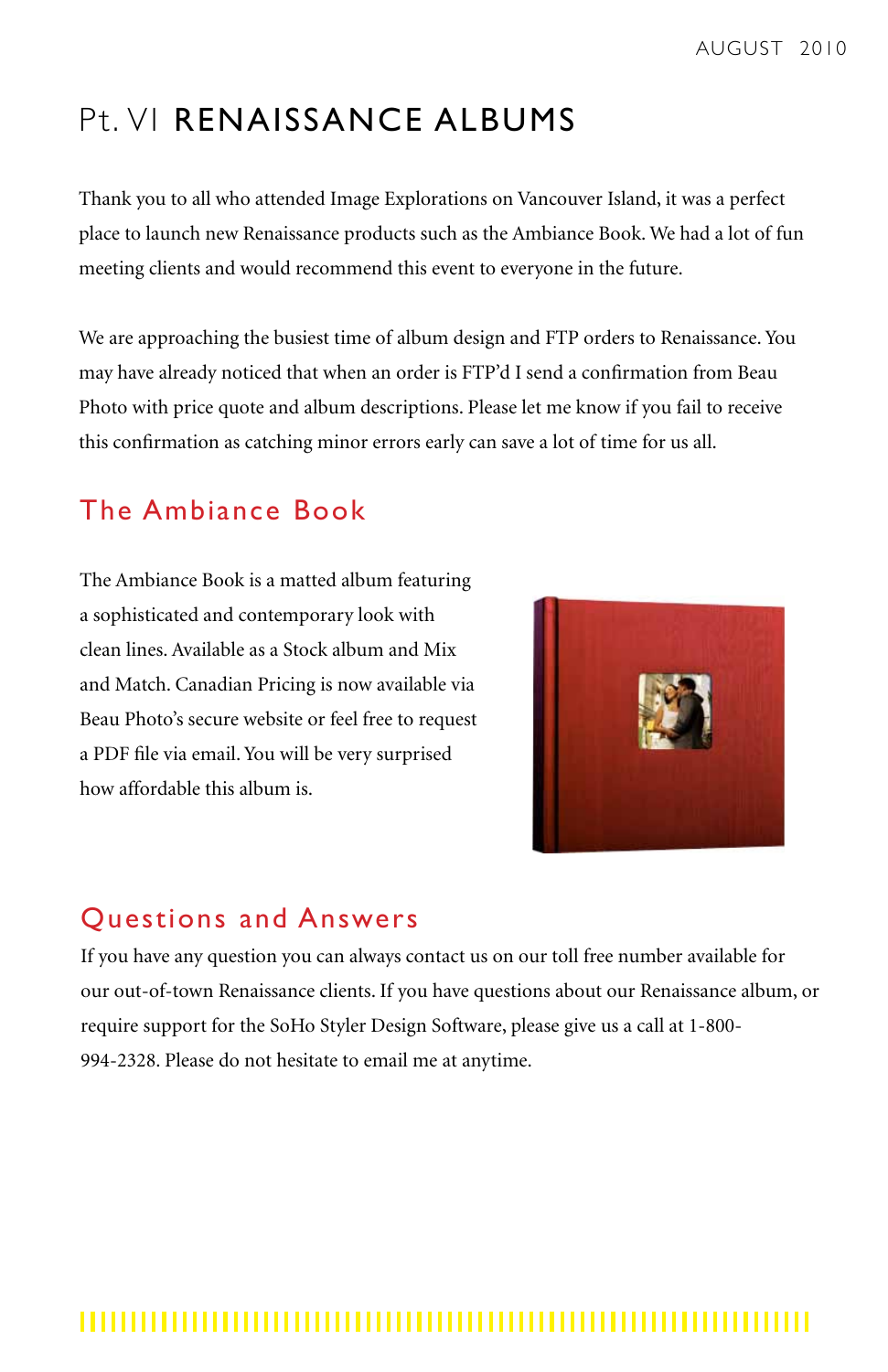

SOHO BOOK | FINE ART ALBUM | MERCER BOOK | GALLERIA ALBUM GALLERIA FOLIO | CUSTOM VENTURA ALBUM | CUSTOM ROMA BOOK Offer valid on main Custom Renaissance Album. Offer does not apply to studio somplex and previous parchases or<br>arders. Prome code must be submitted at the time of arder. Connot be combined with any offer promotion. Some other restrictions may apply.



8 E A U www.beauphoto.com Call: 1-800-994-2328 PHOTO

# **25% Off**

**Hudson 11x14 - 10pg** (SM-1114-10BOL)

Regular Price \$116.00

**Now \$87.00** 



Only until stock lasts at BEAU Photo. Beau Photo reserve the right to with draw this offer at anytime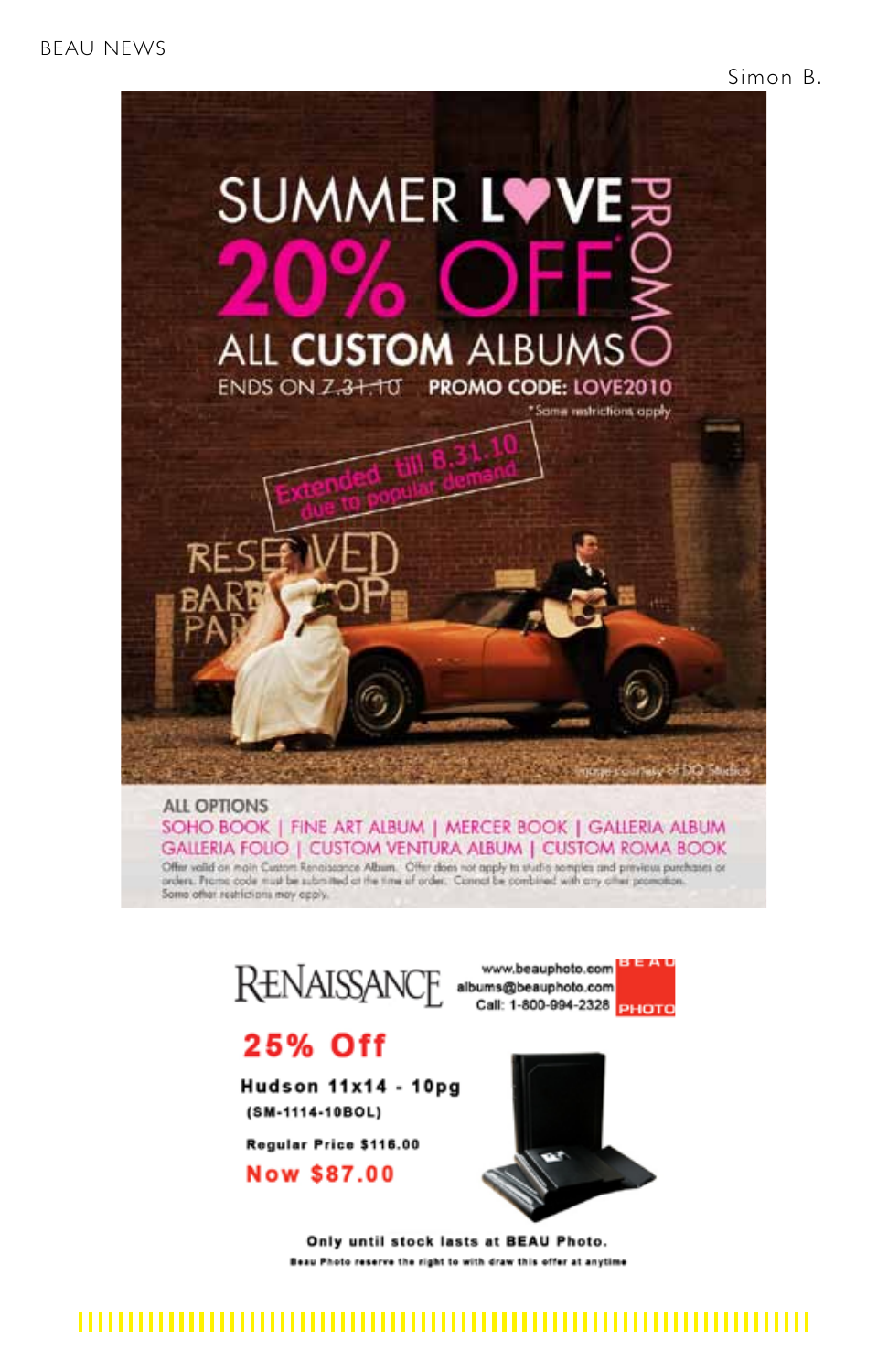# P<sub>t</sub> VIII **FVFNTS**

# **LENSBABY.**

#### **LENSBABY WORKSHOPS** - August 20th & 21st (space is limited - please RSVP)

Beau Photo is pleased to announce another great Lensbaby event with the return of Kirsten Hunter from Lensbaby in Portland.

For those who don't know, a Lensbaby is a selective focus SLR lens (camera accessory) that allows you to choose where the plane of focus is going to fall on your image sensor. Lensbaby offers three distinctly different lens bodies for different types of shooters - Muse, Composer & Control Freak. Each lens gets you to the same place: a Sweet Spot of sharp focus surrounded by graduated blur. Simply put, it's a fun way to play with the focus of the picture you are taking, making some parts of the image sharp while the others soft. The Muse, Composer and Control Freak all feature the Lensbaby Optic Swap System. This means you can swap the optic it comes with for any of the six in the system. You will be amazed at the great photos you will get playing with these "babies". Check out www.lensbaby.com and see for yourself.

#### **Friday, August 20th, 5pm -7pm**

Drop in at Beau Photo for an informal "Meet & Greet" with Kirsten and the Beau Photo staff. Enjoy some snacks and refreshments as you check out some Lensbaby samples and the Lensbabies that were used to capture the images.

#### **Saturday, August 21st, 10:00am to 2:00pm**

Join us at Beau Photo for the workshop part of the event. We will start off with a slide and video presentation of various styles and effects you can achieve in both still photography and video/film production. Then we'll move on to the instructional segment where you will learn how to use a Lensbaby to achieve these great effects and some of the tricks of the trade as well. Next is the "free range runaround". Sign out a Lensbaby, mount it on your camera and run around the neighbourhood taking photos. Keep coming back to exchange for another version or accessories until you try them all! We will have both Canon and Nikon mounts available.

*This event is co-sponsored by Beau Photo and Lensbaby and is free of charge, but you must RSVP to reserve a spot as space is limited. Also, please let us know in advance what camera system you are using so we can do our best to have the proper mount for you. Please call or email info@beauphoto.com to RSVP.*